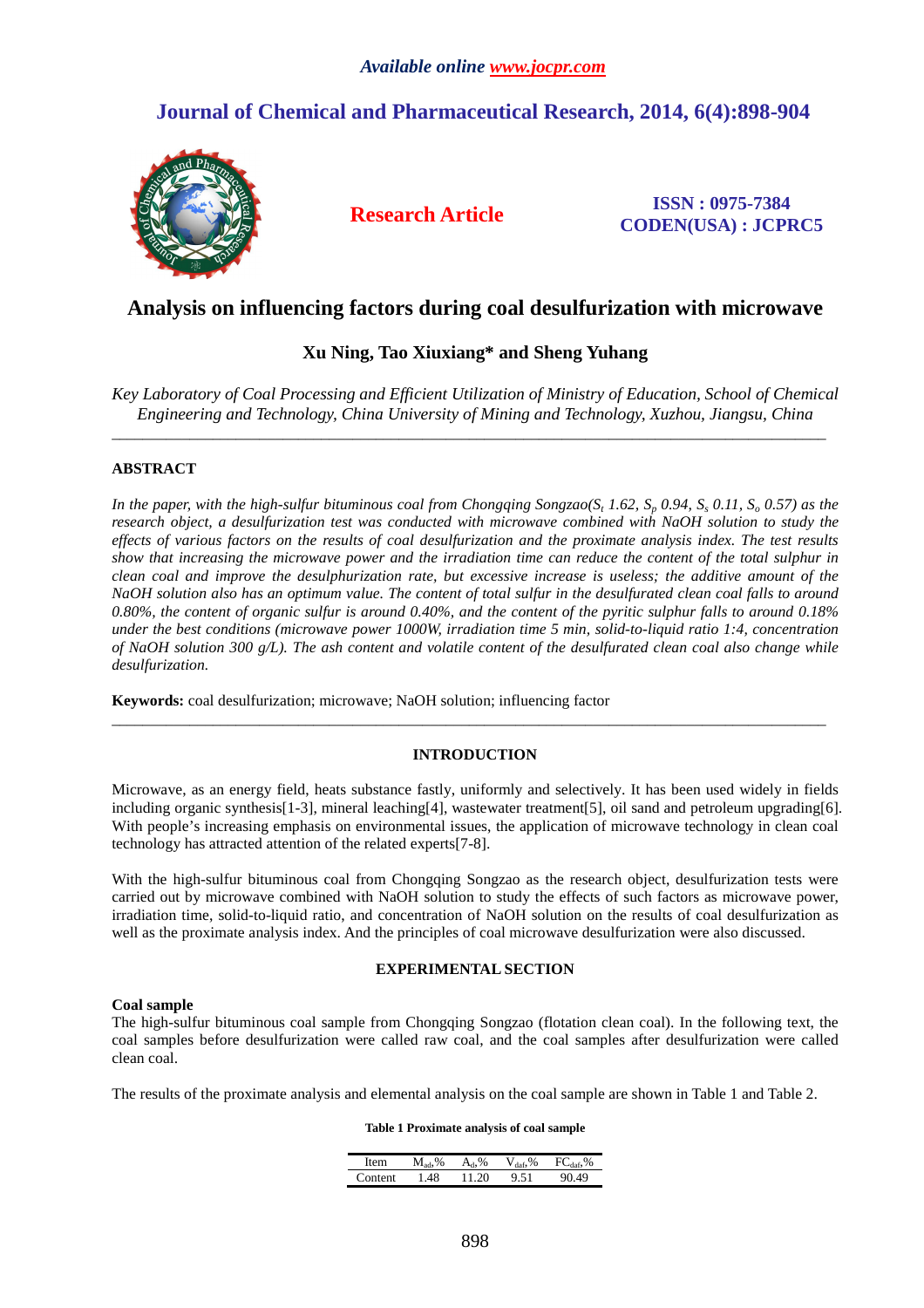# *\_\_\_\_\_\_\_\_\_\_\_\_\_\_\_\_\_\_\_\_\_\_\_\_\_\_\_\_\_\_\_\_\_\_\_\_\_\_\_\_\_\_\_\_\_\_\_\_\_\_\_\_\_\_\_\_\_\_\_\_\_\_\_\_\_\_\_\_\_\_\_\_\_\_\_\_\_\_* **Table 2 Determination of total sulfur and sulfur forms in coal sample**

| em      | $\%$ | $\%$    | $\%$      | $\frac{0}{6}$  |
|---------|------|---------|-----------|----------------|
|         | s. . | . S. 37 | $S \cdot$ | $S_{\rm{cal}}$ |
| :ontent | 62   | -11     | OЛ        |                |

#### **Experimental methods**

The microwave reaction equipment Model No.MAS-II is manufactured by Sineo Microwave Chemistry Technology (Shanghai) Co., LTD. The microwave frequency is 2.45 GHz, as shown in Figure 1.



**(a) Schematic diagram (b) Real diagram** 

**Figure 1 Microwave oven used for experiments** 

*1- Microwave oven; 2- Quartz beaker; 3- Ceramic blocks* 

The test flow chart is shown in Figure 2.



**Figure 2 The flow chart of coal desulfurization with microwave combined with NaOH solution** 

#### **RESULTS AND DISCUSSION**

#### **Discussion on the Principles of Coal Microwave Desulfurization**

The dielectric loss value of pyrite in coal is much larger than that of coal substance, which enables the pyrite to be heated selectively[9]. The Fe-S bonds in pyrite molecules can be induced to break down by the high temperature of microwave radiation and then combine with the surrounding activated H, O and CO in coal[10-12]. The reactions are as below,

FeS<sub>2</sub> + (H – coal) → Fe<sub>1-x</sub>S + H<sub>2</sub>S ↑ 0 < x ≤ 0.125  $Fe_{1-x}S + (H - coal) \rightarrow FeS + H_2S$  ↑  $FeS_2 + (0 - coal) \rightarrow Fe_{1-x}S + SO_2$  ↑  $Fe_{1-x}S + (0 - coal) \rightarrow FeS + SO_2 \uparrow$  $FeS_2 + (CO - coal) \rightarrow Fe_{1-x}S + COS$  ↑  $Fe_{1-x}S + (CO - coal) \rightarrow FeS + COS$  ↑

Thus, pyrite changes into pyrrhotine( $Fe<sub>1-x</sub>S$ ) and troilite( $FeS$ ), and further converts to sulfate under oxidation environment.

At the same time, such pyrolytic reactions happened to the organic sulfur in coal[13-14],

(organic sulfur – coal) + (H – coal)  $\rightarrow$  coal + H<sub>2</sub>S ↑ (organic sulfur – coal) + (0 – coal) → coal + SO<sub>2</sub> ↑ (organic sulfur – coal) + (CO – coal)  $\rightarrow$  coal + COS ↑

In order to increase the temperature and accelerate the reactions, agents with large dielectric loss(such caustic alkali)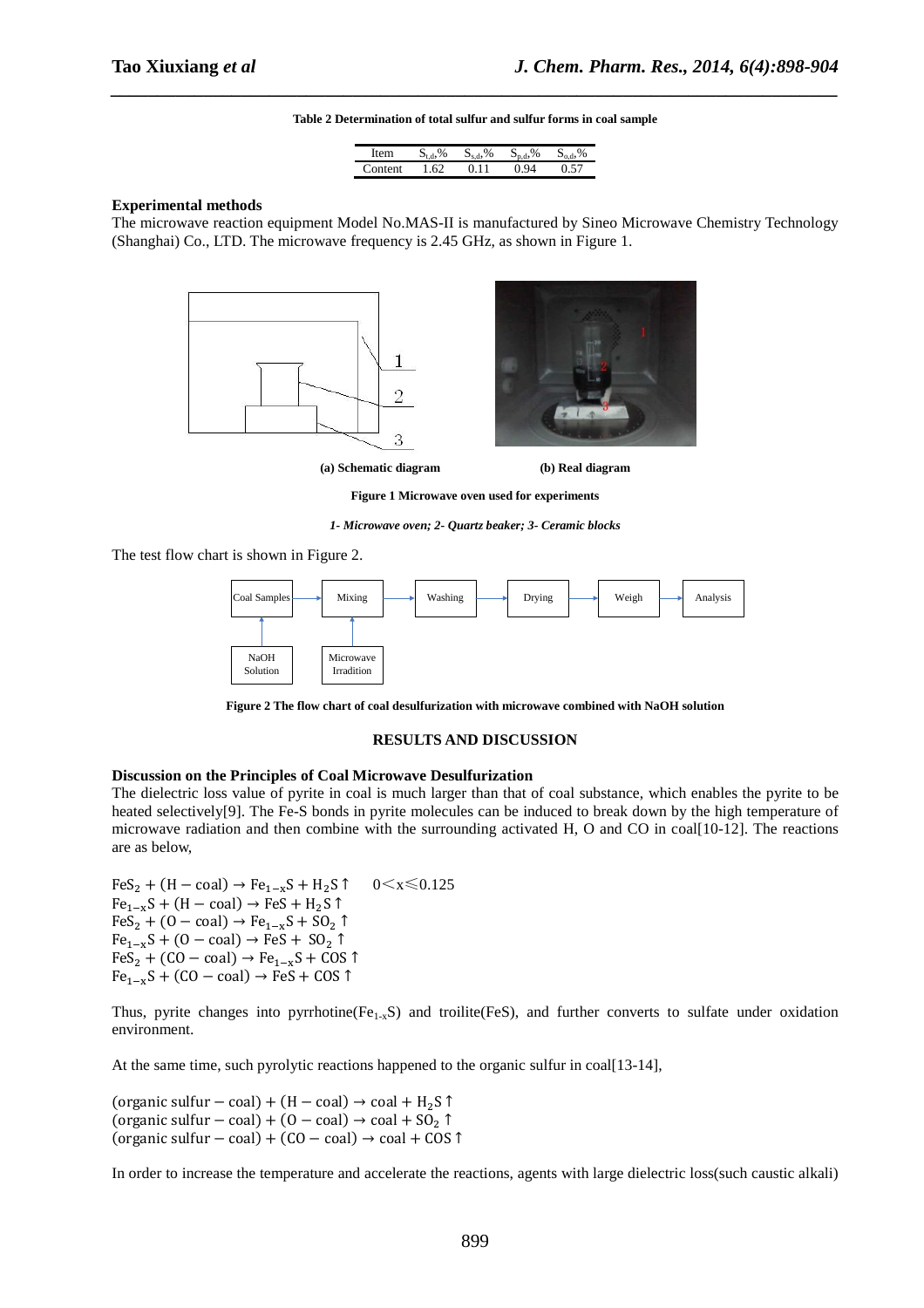are usually used. The addition of NaOH can increase the dielectric loss and thus increasing the temperature of the system, and can even react with sulfur-containing components. The reactions are as follows[15-16],

*\_\_\_\_\_\_\_\_\_\_\_\_\_\_\_\_\_\_\_\_\_\_\_\_\_\_\_\_\_\_\_\_\_\_\_\_\_\_\_\_\_\_\_\_\_\_\_\_\_\_\_\_\_\_\_\_\_\_\_\_\_\_\_\_\_\_\_\_\_\_\_\_\_\_\_\_\_\_*

 $2FeS_2+6NaOH \rightarrow NaFeO_2+4Na_2S+2H_2O$ O<sub>2</sub>R-SH+2NaOH→R+Na<sub>2</sub>S+H<sub>2</sub>O R- S- R'+2NaOH→R'OH+ROH+Na<sub>2</sub>S

The solube sulfide generated will further convert to sulfate under oxidation environment. And an excessive extension of reaction time may enable the soluble sulfide generated to further react and produce insoluble sulfide thus reducing the desulphurization efficiency[17]. Moreover, NaOH can also react with minerals in coal and generate solube sodium salts thereby reducing the ash content of desulfurization coal.

#### **Effect of microwave power on the result of desulfurization**

The selected range of microwave power is 600-1000 W at an interval of 100 W. Other conditions are: irradiation time 5 min, solid-to-liquid ratio 1:4, concentration of NaOH solution 300 g/L. The results are as shown in Figure 3 and Table 3.



**Figure 3 Effect of microwave power on total sulfur content of desulfurized coal** 

**Table 3 Effect of microwave power on various forms of sulphur** 

| Power, W |           |           | Content of sulfur,% |           | Clean coal yield, % | Desulfurization rate, % |  |
|----------|-----------|-----------|---------------------|-----------|---------------------|-------------------------|--|
|          | $S_{t,d}$ | $S_{s,d}$ | $S_{p,d}$           | $S_{o,d}$ |                     |                         |  |
| Raw coal | 1.62      | 0.11      | 0.94                | 0.57      | -                   |                         |  |
| 600      | 1.60      | 0.07      | 0.88                | 0.65      | 87.97               | 13.12                   |  |
| 700      | 1.47      | 0.08      | 0.71                | 0.68      | 91.17               | 17.27                   |  |
| 800      | 1.21      | 0.05      | 0.59                | 0.57      | 89.06               | 33.48                   |  |
| 900      | 1.00      | 0.10      | 0.43                | 0.47      | 88.42               | 45.42                   |  |
| 1000     | 0.82      | 0.21      | 0.21                | 0.40      | 88.82               | 55.04                   |  |

From Figure 3, the content of sulphur in the clean coal decreases gradually with the increase of the microwave output power. The content of sulphur in clean coal is only 0.82%, and the desulfurization rate is 55.04% under the condition of 1000 W, indicating a satisfactory desulfurization result.

Based on changes in various forms of sulphur in clean coal after desulfurization (Table 3), it is discovered that the content of pyritic sulfur and organic sulphur in clean coal decreased and the content of pyritic sulfur could be decreased to as low as 0.21%; the sulfate sulfur in clean coal exhibited a first decrease and then increase rather than a constant increase. And the sulfate sulphur content reached up to 0.21% at 1000 W, indicating the increase of power could promote conversion of pyritic sulfur and organic sulphur in coal into sulfate sulfur.

**Table 4 The change of proximate analysis indexes of coal with microwave power** 

| Power, W | $M_{\text{ad}}$ , % | $A_d, %$ | $V_{\text{daf}}$ , % |
|----------|---------------------|----------|----------------------|
| Raw coal | 1.48                | 11.20    | 9.50                 |
| 600      | 0.87                | 8.62     | 9.15                 |
| 700      | 0.83                | 7.54     | 8.99                 |
| 800      | 1.01                | 7.53     | 8.93                 |
| 900      | 0.86                | 7.30     | 9.07                 |
| 1000     | 1.25                | 8.22     | 9.35                 |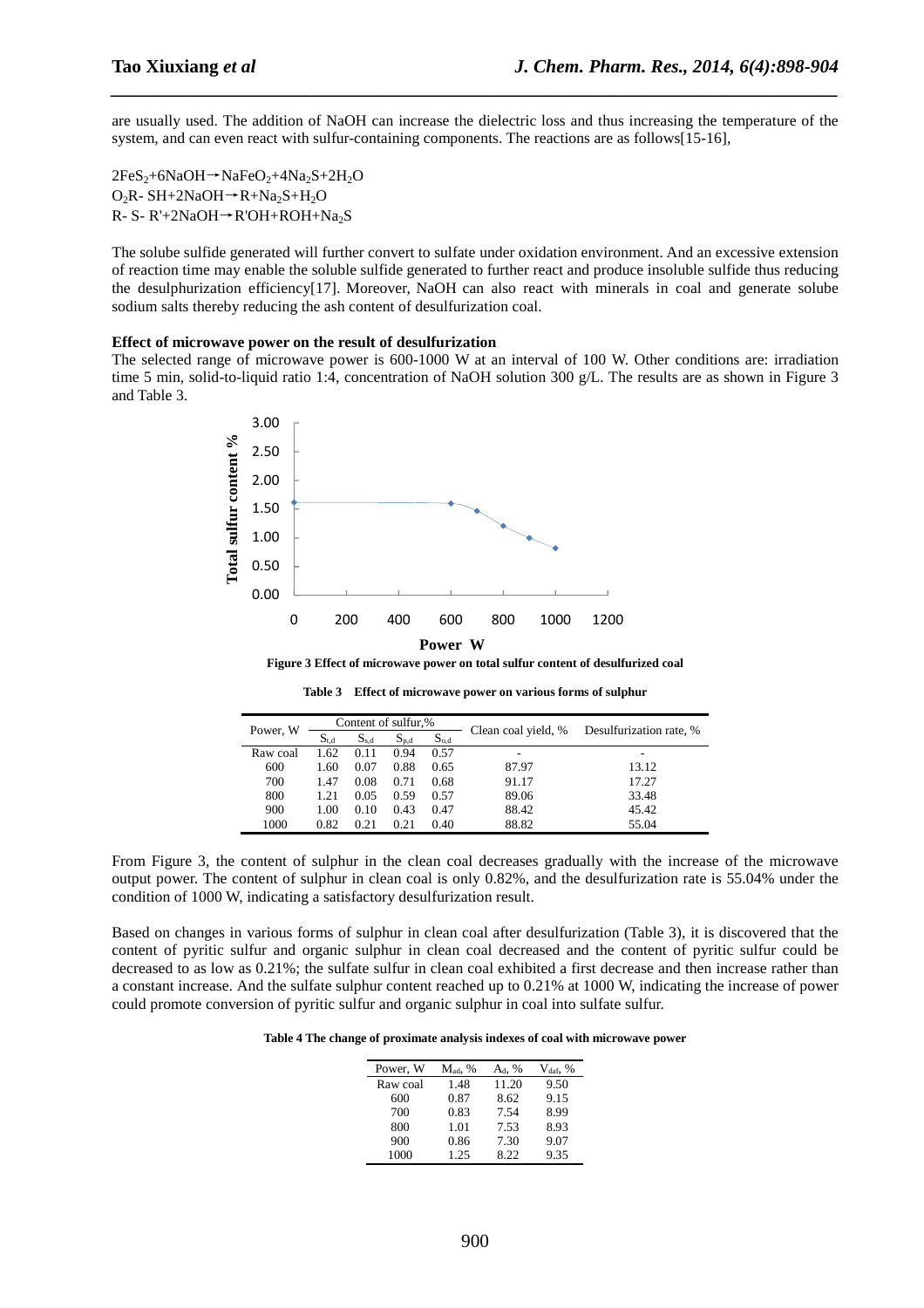Table 4 shows the result of proximate analysis of clean coal after desulfurization under different power conditions. The ash content of the clean coal was decreasing with the increase of the power ranging between 600W and 900W. When the microwave power increased to 1000 W, the ash content in clean coal increased somewhat but it was still below the ash content of raw coal. Compared with the raw coal, the volatile content in the desulfurized clean coal decreased and reached the lowest at 800W. Moreover, the volatile content in the clean coal increased somewhat after the microwave power exceeded 800W, indicating that the microwave power imposed a slight effect on the macromolecular structure of coal.

*\_\_\_\_\_\_\_\_\_\_\_\_\_\_\_\_\_\_\_\_\_\_\_\_\_\_\_\_\_\_\_\_\_\_\_\_\_\_\_\_\_\_\_\_\_\_\_\_\_\_\_\_\_\_\_\_\_\_\_\_\_\_\_\_\_\_\_\_\_\_\_\_\_\_\_\_\_\_*

### **Effect of irradiation time on the desulfurization result**

The effect of irradiation time on the desulfurization result was studied at a microwave power of 1000 W, and other conditions were: solid-to-liquid ratio 1:4, concentration of NaOH solution 300  $g/L$ . The irradiation times chosen were 3 min, 3.5 min, 4 min, 4.5 min and 5 min respectively. The test result is as shown in Figure 4, Table 5 and Table 6.



**Figure 4 Effect of irradiation time on total sulfur content of desulfurized coal** 

From Figure 4, with the increase of the irradiation time, the content of sulphur in clean coal decreased subsequently and reached the lowest, 0.82%, at 5 min. Therefore, the increase of the irradiation time facilitates the desulfurization reaction.

|                |           | Content of sulfur,% |           |           |                     |                         |  |
|----------------|-----------|---------------------|-----------|-----------|---------------------|-------------------------|--|
| Time, min      | $S_{t,d}$ | $S_{s,d}$           | $S_{p,d}$ | $S_{o,d}$ | Clean coal yield, % | Desulfurization rate, % |  |
| Raw coal       | 1.62      | 0.11                | 0.94      | 0.57      |                     | $\qquad \qquad$         |  |
| 3              | 1.62      | 0.04                | 0.98      | 0.60      | 92.50               | 7.50                    |  |
| 3.5            | 1.56      | 0.07                | 0.93      | 0.56      | 88.44               | 14.84                   |  |
| $\overline{4}$ | 1.20      | 0.05                | 0.58      | 0.57      | 89.85               | 33.44                   |  |
| 4.5            | 1.12      | 0.16                | 0.39      | 0.57      | 90.00               | 37.78                   |  |
| 5              | 0.82      | 0.24                | 0.19      | 0.41      | 87.78               | 55.57                   |  |

**Table 5 Effect of irradiation time on various forms of sulphur** 

Based on the analysis on various forms of sulphur in the clean coal (Table 5), it is discovered that the content of the pyritic sulphur and the content of organic sulphur decrease with the increase of the irradiation time and the sulfate sulphur will first decrease and then increase. And the rules showed by the sulfate sulphur, pyritic sulphur, and organic sulphur in desulphurized clean coal after increasing the irradiation time are similar to those after increasing the microwave power. It indicates that increasing the microwave energy inputted to the reaction system can reduce pyritic sulphur and organic sulphur in coal, promote their conversion into sulfate sulphur, and improve the reaction between pyritic sulphur and NaOH and then strengthen the desulfurization effect.

**Table 6 The change of proximate analysis indexes of coal with irradiation time** 

| Time, min | $M_{\rm ad}$ , % | $A_d, %$ | $\rm V_{\rm dof.}\%$ |
|-----------|------------------|----------|----------------------|
| Raw coal  | 1.48             | 11.20    | 9.50                 |
| 3         | 0.80             | 9.15     | 8.89                 |
| 3.5       | 0.53             | 7.90     | 9.12                 |
| 4         | 0.84             | 7.24     | 8.97                 |
| 4.5       | 0.53             | 7.86     | 9.30                 |
| 5         | 1 47             | 8.54     | 9.55                 |

From Table 6, compared with the raw coal, the ash content of the clean coal decreased somewhat and reached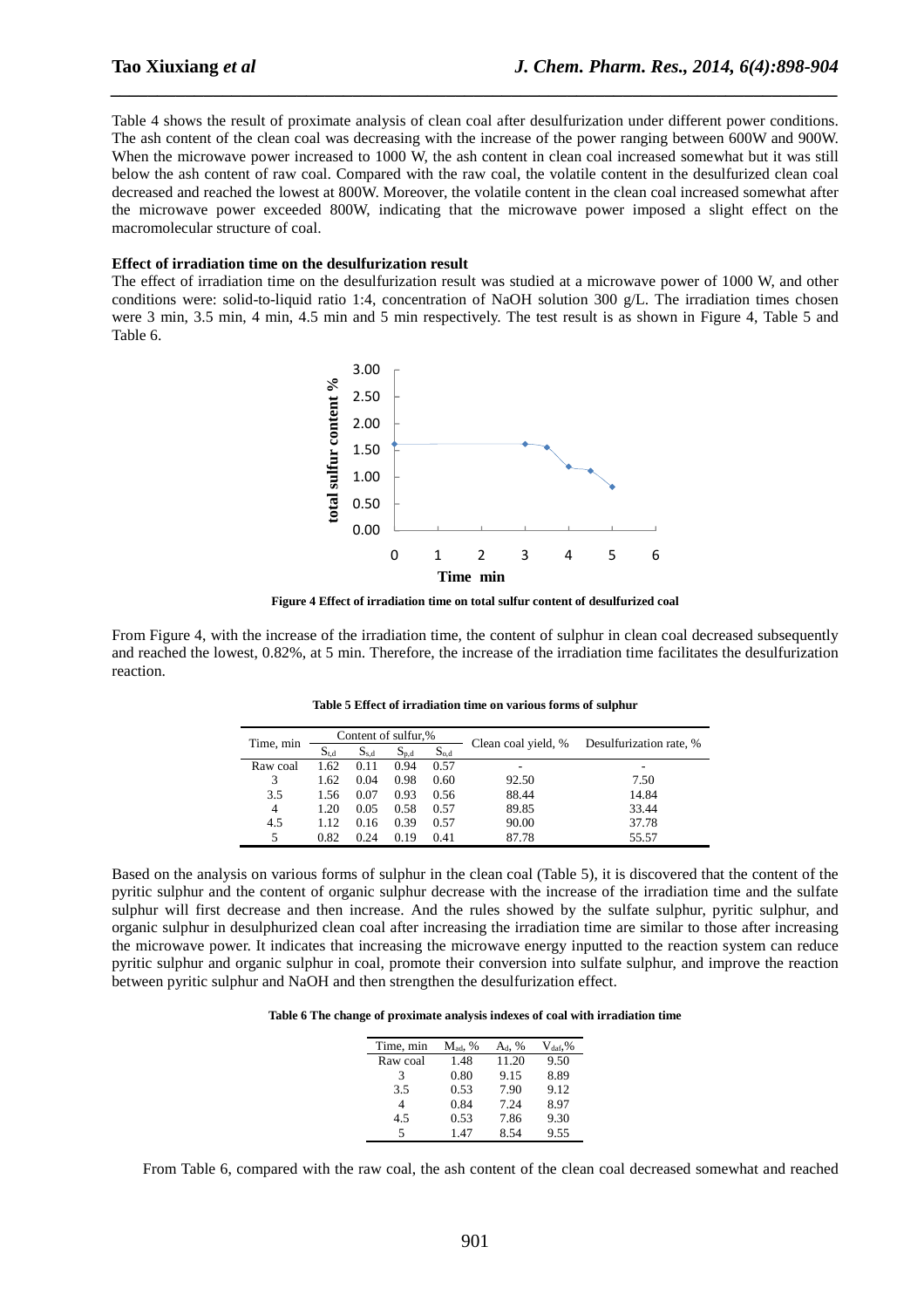as low as 7.24% (4 min) while the volatile components reached the lowest. And the volatile content of the desulphurized clean coal increased compared to that of the raw coal under the condition of optimum desulfurization time (5 min). It was indicated that Increasing the input of the microwave energy can reduce the ash content and also has an slight effect on the macromolecular structure of coal.

*\_\_\_\_\_\_\_\_\_\_\_\_\_\_\_\_\_\_\_\_\_\_\_\_\_\_\_\_\_\_\_\_\_\_\_\_\_\_\_\_\_\_\_\_\_\_\_\_\_\_\_\_\_\_\_\_\_\_\_\_\_\_\_\_\_\_\_\_\_\_\_\_\_\_\_\_\_\_*

#### **Effect of the solid-to-liquid ratio on the desulfurization result**

The effect of solid-to-liquid ratio on the desulfurization result was studied under the conditions of microwave power 1000 W, irradiation time 5 min, and alkali liquor 300g/L. The sulphur content in the clean coal and content of various forms of sulphur are as shown in Figure 5 and Table 7.



**Figure 5 Effect of solid-to-liquid ratio on total sulfur content of desulfurized coal** 

| solid-to-liquid ratio | Content of sulfur, % |           |           |           | Clean coal yield, % | Desulfurization rate, % |  |
|-----------------------|----------------------|-----------|-----------|-----------|---------------------|-------------------------|--|
|                       | $S_{t,d}$            | $S_{s,d}$ | $S_{p,d}$ | $S_{o,d}$ |                     |                         |  |
| Raw coal              | 1.62                 | 0.11      | 0.94      | 0.57      | ۰                   | -                       |  |
| 1:3                   | 0.87                 | 0.19      | 0.29      | 0.39      | 90.54               | 51.38                   |  |
| 1:3.5                 | 0.81                 | 0.18      | 0.26      | 0.37      | 89.80               | 55.10                   |  |
| 1:4                   | 0.80                 | 0.23      | 0.19      | 0.38      | 88.60               | 55.70                   |  |
| 1:4.5                 | 0.95                 | 0.10      | 0.45      | 0.40      | 87.98               | 48.41                   |  |
| 1:5                   | .47                  | 0.07      | 0.86      | 0.54      | 89.74               | 18.57                   |  |
|                       |                      |           |           |           |                     |                         |  |

**Table 7 Effect of solid-to-liquid ratio on various forms of sulphur** 

From Figure 5, there was a relatively complex trend in the effect of solid-to-liquid ratio on the sulphur content in the clean coal. The sulphur content in the clean coal was 0.87% when the solid-to-liquid ratio was 1:3. When the solid-to-liquid ratio reached 1:4 the sulphur content in the clean coal was 0.80% exhibiting a small decreasing amplitude. The desulfurization trend would become poor when the solid-to-liquid ratio was increased subsequently, and the sulphur content in the clean coal was 1.47% when the solid-to-liquid ratio was 1:5.

An analysis was conducted for various forms of sulphur in the desulphurized clean coal under different solid-to-liquid ratios to explain the test result. As shown in Table 7, under the optimum solid-to-liquid ratio for desulfurization(1:4), the content of sulfate sulphur, pyritic sulphur, and organic sulphur in the desulfurized clean coal were 0.23%, 0.19% and 0.38% respectively. When the solid-to-liquid ratio was less than 1:4, the content of pyritic sulphur and organic sulphur in the clean coal would further decrease with the increase of ratio indicating that the addition of alkali liquor could promote their conversion and decomposition; when the ratio was more than 1:4, the energy used for conversion and decomposition of pyritic sulphur and organic sulphur would decrease and the desulfurization would be unsatisfactory due to the fact that excessive amount of alkali liquor had to absorb partial microwave energy but the microwave energy inputted was limited.

From Table 8, based on the result of a proximate analysis of the desulphurized clean coal, under the chosen test conditions, there was an slight effect of ash reduction for the coal. The ash content reached the lowest when the solid-to-liquid ratio was 1:4.5. The volatile components in the clean coal increased somewhat when the solid-to-liquid ratio was less than 1:5, but decreased when 1:5.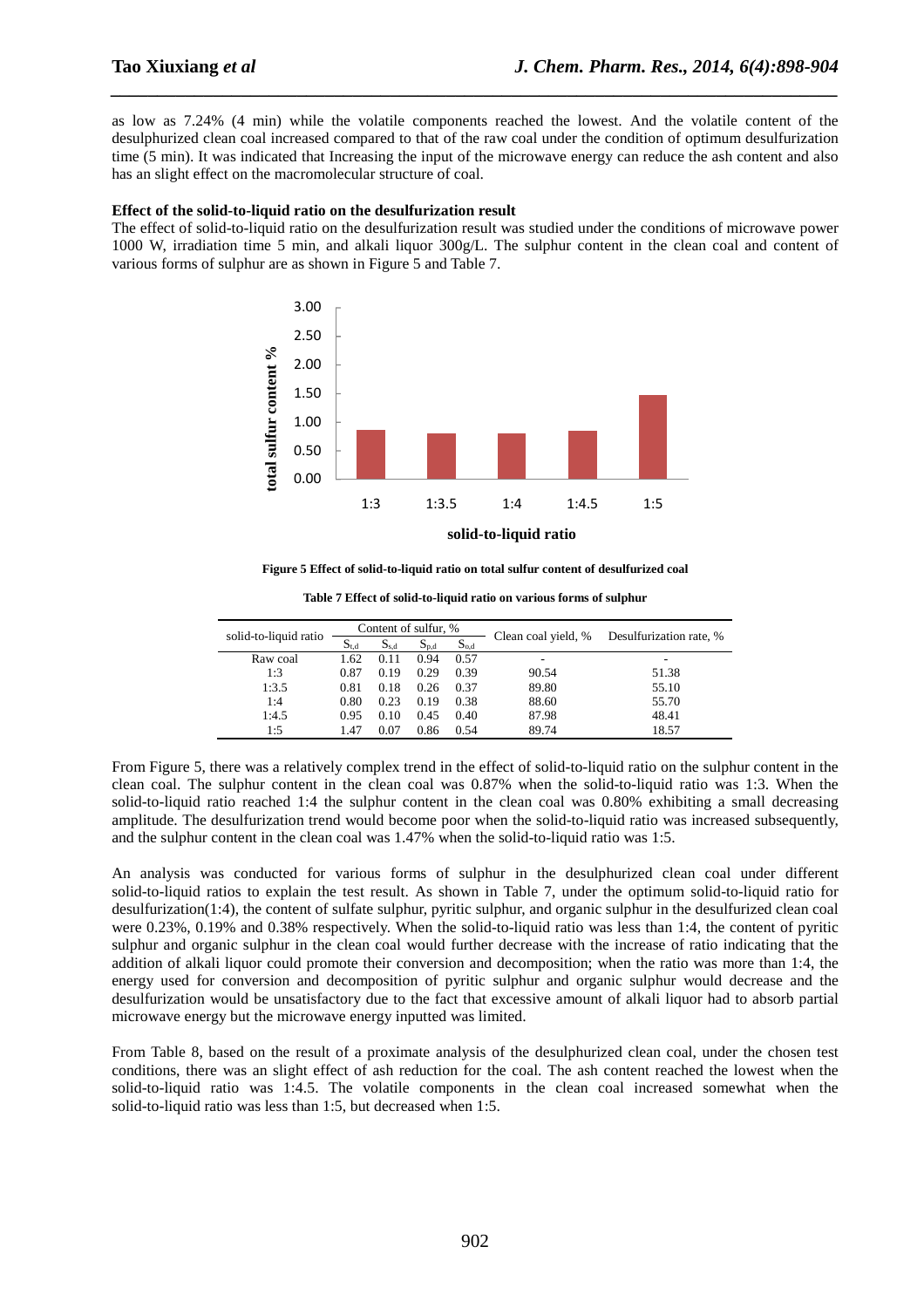| solid-to-liquid ratio | $M_{\text{ad}}$ , % | $A_{d}$ , % | $V_{\text{daf}}$ , % |
|-----------------------|---------------------|-------------|----------------------|
| Raw coal              | 1.48                | 11.20       | 9.50                 |
| 1:3                   | 1.59                | 9.51        | 9.79                 |
| 1:3.5                 | 0.79                | 8.44        | 9.57                 |
| 1:4                   | 0.87                | 8.47        | 9.45                 |
| 1:4.5                 | 0.54                | 7.64        | 9.51                 |
| 1:5                   | 1.00                | 8.34        | 8.90                 |
|                       |                     |             |                      |

*\_\_\_\_\_\_\_\_\_\_\_\_\_\_\_\_\_\_\_\_\_\_\_\_\_\_\_\_\_\_\_\_\_\_\_\_\_\_\_\_\_\_\_\_\_\_\_\_\_\_\_\_\_\_\_\_\_\_\_\_\_\_\_\_\_\_\_\_\_\_\_\_\_\_\_\_\_\_* **Table 8 The change of proximate analysis indexes of coal with solid-to-liquid ratio** 

### **Effect of concentration of NaOH solution on the desulfurization result**

The concentration of NaOH solution was another important factor influencing desulfurization when added as an extracting agent. Under the conditions that were progressively optimized, the effect of alkali liquor concentration on the desulfurization result was investigated. The test result is as shown in Figure 6, Table 9 and Table 10.



**concentration g/L**

**Figure 6 Effect of the concentration of NaOH solution on total sulfur content of desulfurized coal** 

From Figure 6, the addition of NaOH solution can improve the desulfurization result. But when it was more than 300 g/L, the sulphur content in the clean coal basically remained unchanged. Any further increase of the alkali liquor concentration would cause "waste" of NaOH solution. Thus, the best alkali liquor concentration should be 300 g/L.

|                      |           | Content of sulphur, % |           |                                  |       |                         |  |
|----------------------|-----------|-----------------------|-----------|----------------------------------|-------|-------------------------|--|
| Concentration, $g/L$ | $S_{t,d}$ | $S_{\rm sd}$          | $D_{p,d}$ | Clean coal yield, %<br>$S_{o,d}$ |       | Desulfurization rate, % |  |
| Raw coal             | 1.62      | 0.11                  | 0.94      | 0.57                             | -     | -                       |  |
| 100                  | 0.96      | 0.14                  | 0.39      | 0.43                             | 85.36 | 49.42                   |  |
| 200                  | 0.93      | 0.11                  | 0.34      | 0.48                             | 90.14 | 48.25                   |  |
| 300                  | 0.80      | 0.21                  | 0.18      | 0.41                             | 89.64 | 54.63                   |  |
| 400                  | 0.82      | 0.19                  | 0.24      | 0.39                             | 89.27 | 54.81                   |  |

**Table 9 Effect of the concentration of NaOH solution on various forms of sulphur** 

Table 9 presents the content of various forms of sulphur in the desulphurized clean coal under different alkali liquor concentrations. The content of the sulfate sulphur in the clean coal was the highest and the content of pyritic sulfur and the content of the organic sulphur were the lowest when the alkali liquor concentration was 300  $g/L$ .

**Table 10 The change of proximate analysis indexes of coal with the concentration of alkali liquor** 

| Concentration, g/L | $M_{\text{ad}}$ , % | $A_{d}$ , % | $V_{\text{daf}}$ , % |
|--------------------|---------------------|-------------|----------------------|
| Raw coal           | 1.48                | 11.20       | 9.50                 |
| 100                | 1.12                | 13.06       | 10.21                |
| 200                | 1.19                | 8.91        | 9.36                 |
| 300                | 1.62                | 8.51        | 9.64                 |
| 400                | 1.72                | 8.01        | 9.04                 |

Table 10 presents the result of the proximate analysis of the desulphurized clean coal. It can be seen that all the ash contents in the clean coal decreased somewhat except the concentration of 100 g/L. The ash content after desulfurization also changed but the differences were not significant.

## **CONCLUSION**

The paper studies the effects of the microwave power, irradiation time, solid-to-liquid ratio, and the alkali liquor on the coal desulfurization result and proximate analysis index and obtains the following conclusions: